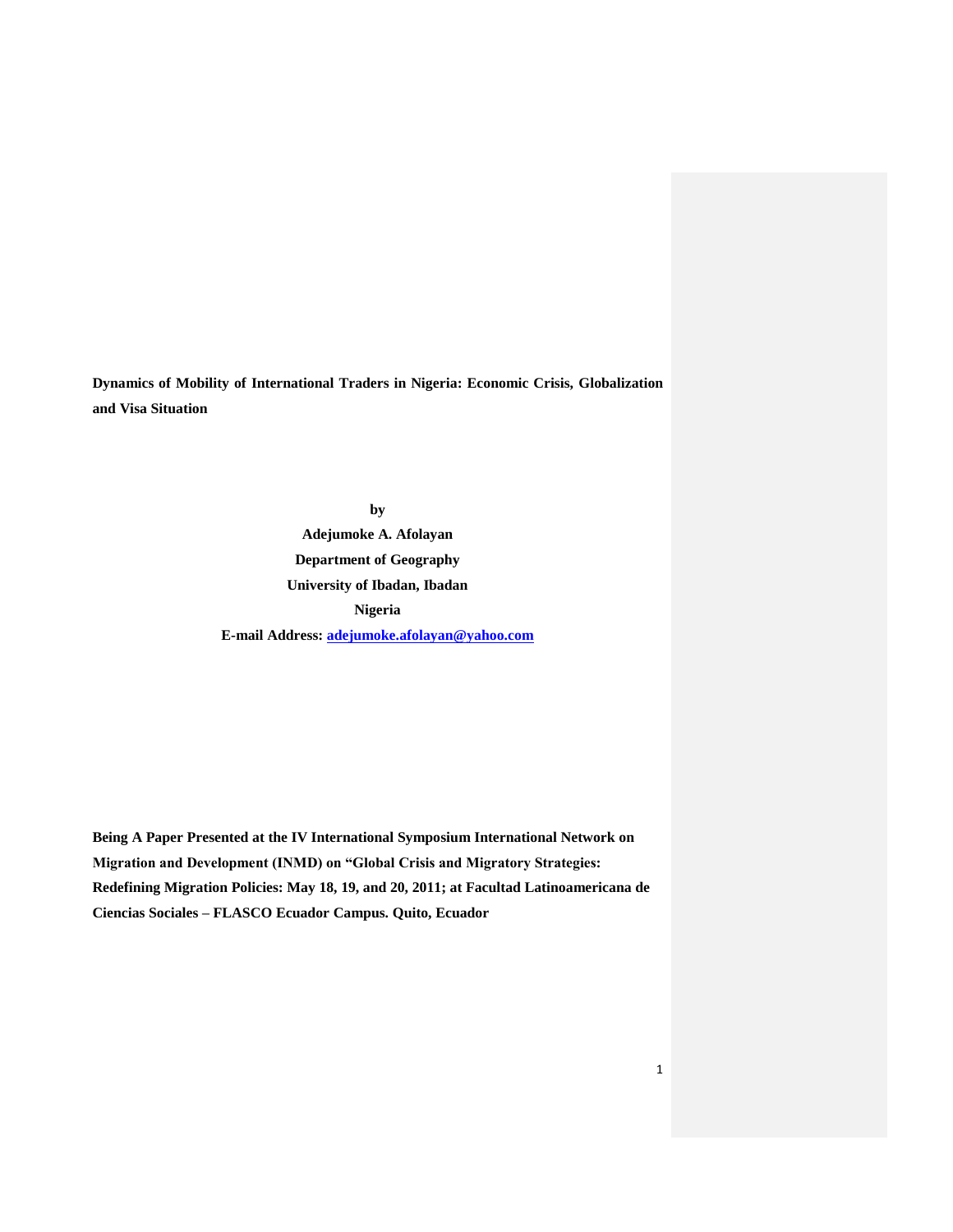**Dynamics of Mobility of International Traders in Nigeria: Economic Crisis, Globalization and Visa Situation**

**by:**

**Adejumoke A. Afolayan**

## **Abstract:**

The study examines dynamics of mobility of international traders in Nigeria in relation to globalization, economic and visa conditions; the latter being in terms of possession of a passport, type of visa obtained, and experiences at border posts. The historical context of international trading in Nigeria is given via literature review and the findings of a recent survey in Nigeria. Relevant data of the survey show social networks predominate in the facilitation of first international trading trip the traders made. Also, the relative prominence of self sponsored international traders indicates individuality in the arrangement of the first international business trip outside Nigeria. Virtually all international traders obtained an international passport (89.2%) for their trip, and passed through formal immigration check points (99.1%) during their first international trip that they made. With a business visa, international traders are assured unrestrained mobility to foreign destinations, where they could purchase commodities or products for sale. The short length of stay depicts mobility is goal-oriented. Destinations of first and latest international trip are to newly developed South-east Asia. International traders hoped to continue buying goods from outside the country for sale within the country.

**Key Words: International Mobility of Traders, Globalization, Economic Conditions, Visa Conditions, Social Networks**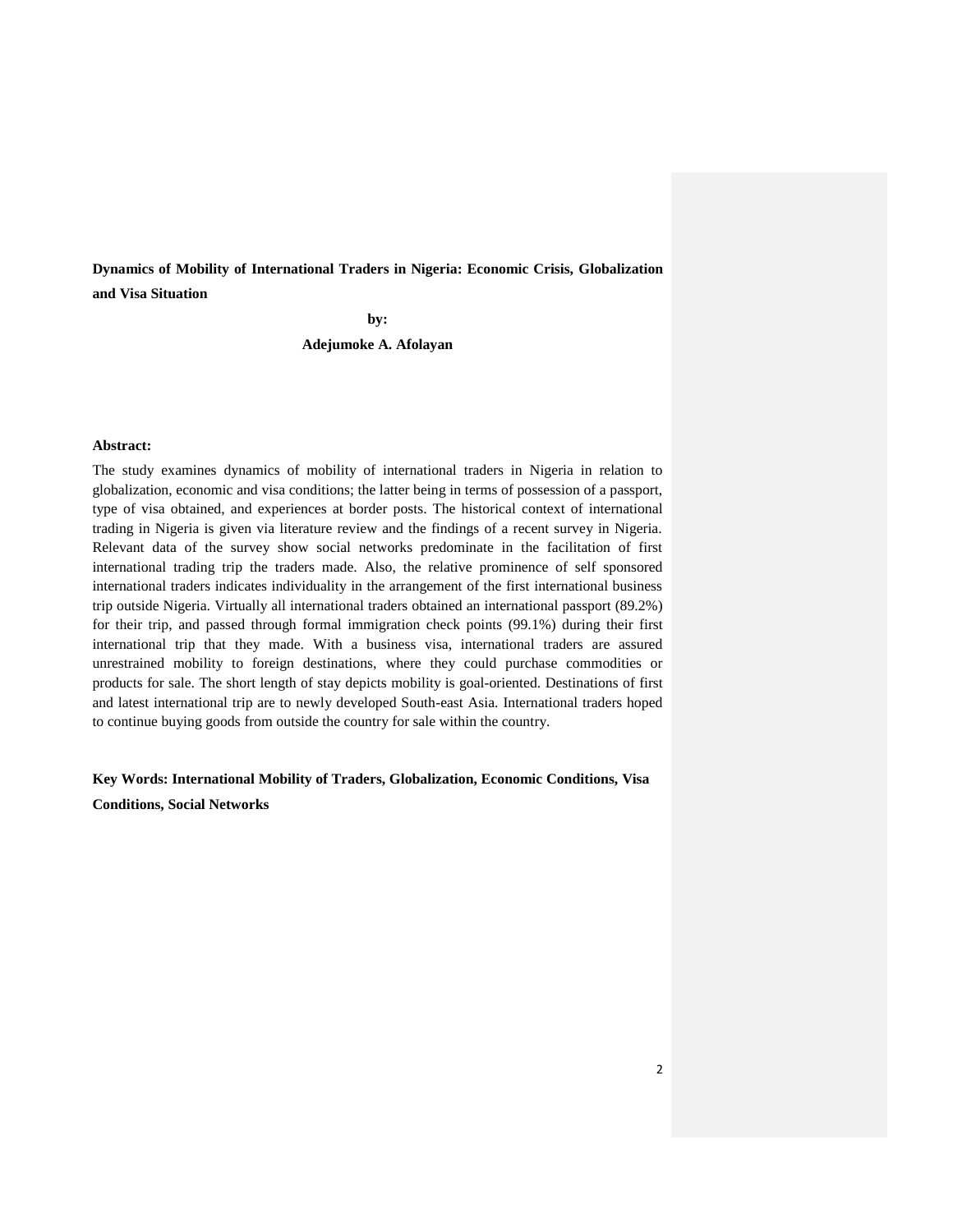### **Section 1: Introduction**

The dynamics of the mobility of international traders is examined in relation with globalization, economic and visa conditions. Globalization, by definition, opens a place to events that transcend a locality. It is a process by which a place, in conjunction with its activities, spreads globally. Globalization has to do with linkages with other parts of the world. This leads to dependency of the entire world and its peoples, arising from shrinking distance by the use of modern systems of communication, organization and information gathering. Its dependency nature serves as a twoedge factor: promotion of pr vulnerability to global events. As global crisis spreads globally; so also does global boom. Therefore, the response of people, in this case, mobility strategy, to global events varies; in this case, traders" international mobility reflects in the mobility strategies that they adopt to global economic and visa conditions.

Economic conditions predispose people to the type of mobility strategies that they would adopt. Their decisions as to where they move to, frequency and duration of stay and commodities to purchase are all premised on prevailing economic conditions in the source and destination countries. Often, urban centers within a country, in particular the major ones are preferred, on account of their larger market; latter on, the moves are to the global market, in countries that traders are aware they could purchase goods at affordable prices and at desired quality, among others.

In addition, the visa situation, represented by entry and exit conditions, of possession of a passport, type of visa obtained and experiences at border check points and the use of modernizing systems of communication, organization and information gathering are other determinants. The relationship of these factors, among others, to mobility strategies adopted results in the spatial and temporal patterns of international traders.

Since trading involves interactions over varying distances within and outside an individual country, it results in spatial mobility that in return, is subject to varied factors. The factors are not just the socio-economic and political conditions of the source, but, also, of destination of international trading. A rapidly growing urban center provides a bigger catchment area compared to a small urban center, while a global market widens the catchment area of operations of traders, all things being equal. However, citizen-host relationship, which arises from visa situation, as defined above, operates side–by-side with the openness of globalization and complicates the determinants of international trading. True, globalization draws an urban center towards the mainstream of events beyond the local environment; yet, constraint of citizenship-foreigner relation puts a check on international trading.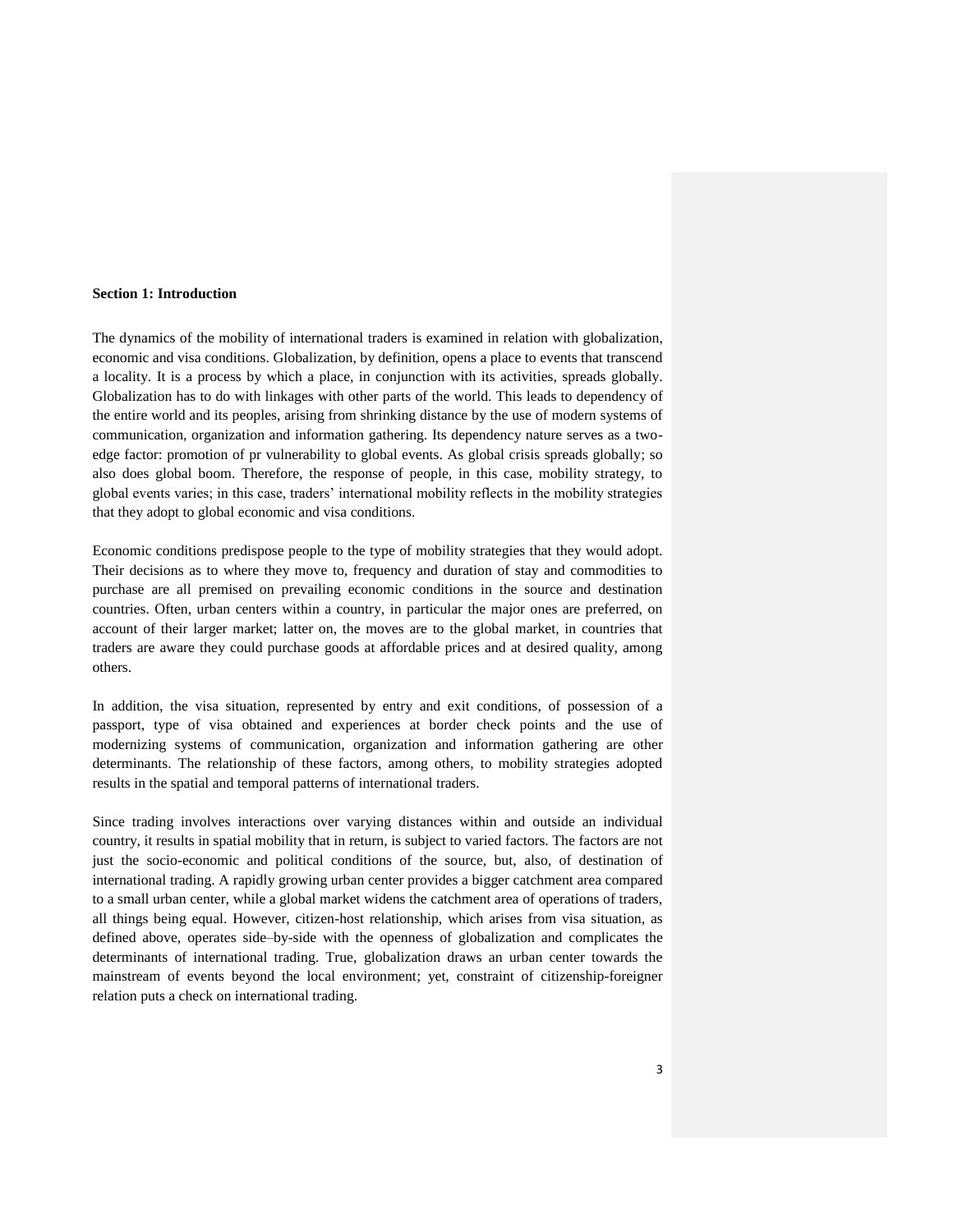This line of argument forms the premise for the present paper. The presentation is in two main sections. The first is this introduction. The second section gives the historical context of international mobility of traders in Nigeria. In particular, it corroborates this with the findings of a recent project, of a sample of 448 international traders in Lagos, Nigeria, via a designed questionnaire and Focus Group Discussions (FGDs) and In-depth Interviews (IDI) of 55 traders in all (Afolayan et al, 2011). The aim is to examine the prevailing economic situation that underlies the spatial-temporal trading behavior of the sampled traders. Also, it presents the entry and exit conditions (possession of passport, type of visa obtained and immigration experiences at official border posts), which either facilitate or negate their trading mobility strategies. The paper concludes on policy implication of the findings.

# **Section 2: Historical Context of International Mobility of Traders in Nigeria; Substantiated by Findings of a Survey**

Works on international trading/mobility during the three different political eras in Nigeria examined some determinants of the spatial and temporal patterns of international trading in Nigeria (Stapleton, 1959; Adegbola, 1972; Addo, 1974; Surdakassa, 1977; Akinjogbin, 1980; Asiwaju, 1985; Afolayan, 1991; 1996; 2004; Makinwa & Afolayan, 1995). International trading pattern during the pre-colonial era was mainly the major trading posts of the then known empires. The pattern changed during the colonial era to developing markets in the administrative and cash cropping centers of contiguous colonies, in particular colonies belonging to same colonial master, Britain. Thus, Nigerian traders were patronizing markets just across contiguous borderlands of neighboring countries almost on daily basis, while increasing numbers of them were settling down in the host countries.

During the current independence era, other business associates were featuring and with time, modern day movement patterns show diversified destination markets. This was prompted by the Protocol of Free Mobility of Persons, Goods and Services of the Economic Community of West African States (ECOWAS) of 1978 and the heightening of the petrol-dollar economy in the country in the early 1980s. Consequently, immigrants from Member States of ECOWAS, Asia and the Middle East came into the country in larger numbers than ever before (Adepoju, 1988; Afolayan, 1988).

Other important changes in the spatial and temporal patterns of migrant traders in the current era are political instability in Nigeria and punctuations in the policies of host countries, particularly Ghana and Cote d"Ivoire (Adepoju, 1993; Afolayan, 2004). Ghana"s Alliance Order of 1969 led to the expulsion of many immigrants, majority being Nigerians. In addition, the insistence of Cote d"Ivoire that immigrants must obtain and carry an Aliens Identity Card in the late 1990s forced many of those who could not meet the requirement to leave the country. The latter led to a re-thinking of an indefinite stay by Nigerian emigrants from Ejigbo, among whom were those that had had a long stay in the host country without ever thinking their stay would be challenged; hence, the circulatory migration that they engage in presently (Afolayan, 2004). Moreover, the down-turn of the economy in the mid-1980s and subsequent adoption of Structural Adjustment Program (SAP) in the country led to large scale retrenchment, dearth of employment opportunities and reduced government's involvement in the provision of infrastructure and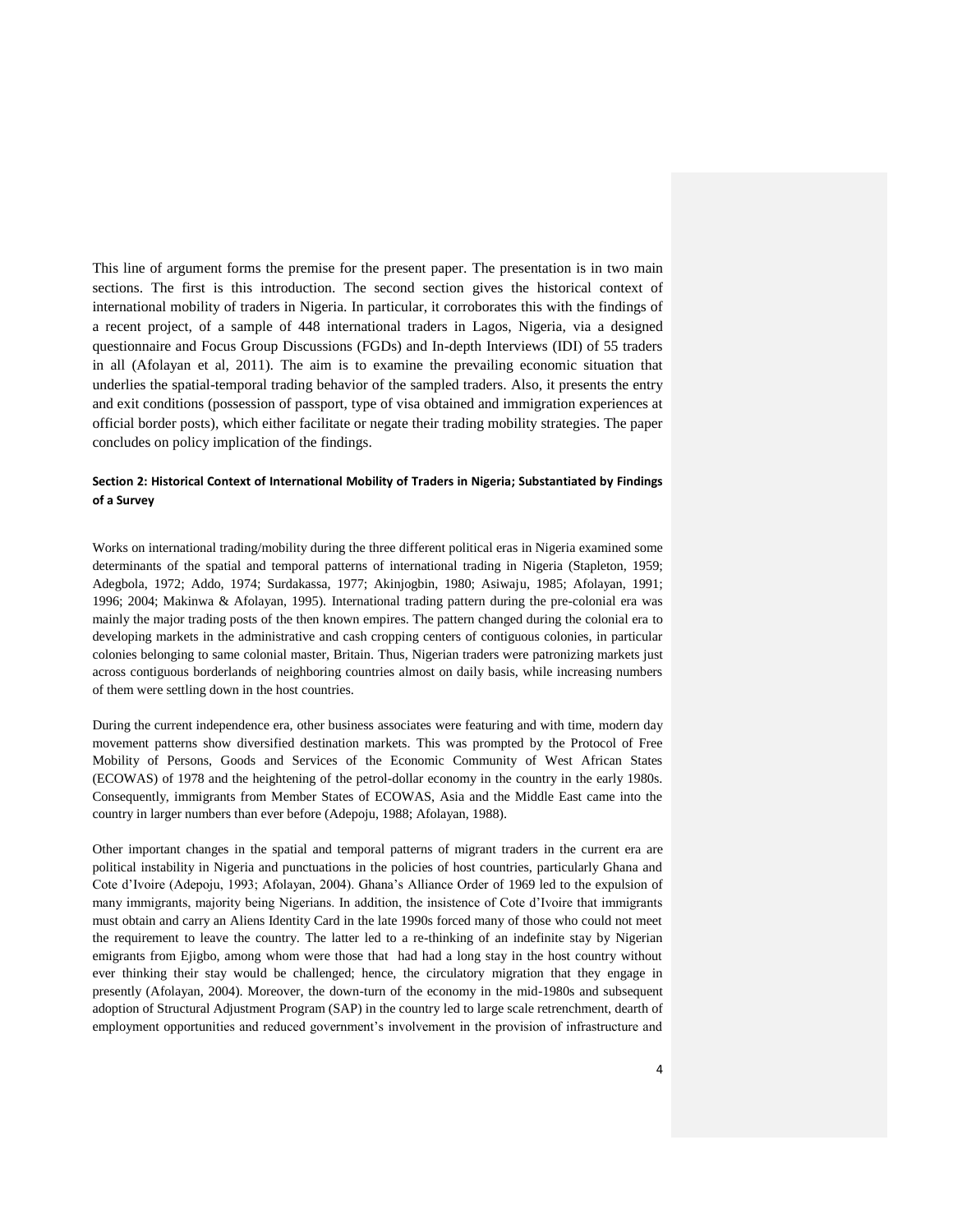basic amenities (Adepoju, 1996). The major resultant effect of all these has been many people turning from the formal sector of the economy to the informal, in which trading within and outside the country dominates. The latter is a reflection of other prevailing factors, such as, modern means of transportation and communication and improvement in information, communication technology (ITC).

In addition, on account of the fact that many countries are tightening the requirements for absorption into their formal economic sector; hence, the informal sector, of which trading is prominent, offers more accessibility, with relative ease of entry and exit. Consequently, many Nigerian emigrants have turned to trading, either as the primary activity, or as a supplementary, secondary economic activity. They patronize countries, such as Dubai, China, India, Taiwan and South Africa; as against the traditional destination, Britain, and later to Western Europe, North America and the Gulf States, in increasing numbers.

Very few of the works are on newly patronized countries of Asia that highlighted Africans, in particular Nigerian traders (Bertoncello & Bredeloup, 2007; Jaafar & Jaafar, 2009; Li Zhigang et al, 2009, Bodomo, 2009; Le Bail, 2009). The works indicate, among others, the effect of globalization on the evolving spatial patterns of traders, the development of information technology, social networking, duration of stay, and changing status of and integration process of immigrants in the host communities.

Le Bail (2009) classified migrant traders into two categories: the merchants who are generally a transient population and seldom overstay their visas; and the salesman who have no original business plan but scout for opportunities and try to meet home order of products.

The predominance of the Asian bloc in the mobility of traders on their first international business trip can be explained by the fact that products from the Asian manufacturing countries tend to be cheaper and more accessible compared to those from the European region. Oruame ((Dubaiexporters.com; 2008) has listed the following nine points explaining why Dubai ruled Nigeria's computer market, as:

- 1. UAE (United Arabs Emirates), of which Dubai is the major center, has an almost zero custom duty
- 2. Dubai has well-supported infrastructure
- 3. The Government of the United Arab Emirates promotion of Dubai as meeting point for ideas and industries- made it a strategic warehouse for vendors and their major partnership for the sale of products and services to Africa and to the rest of the Arab World
- 4. PCs (Personal Computers) from Dubai continued to sell more than even what is on offer from the indigenous Nigerian PC assembly firms, who are assisted by the Nigerian Government in its PC mass acquisition program; tagged Computers for all Nigerian Initiative
- 5. UAE has several free trading zones- the largest being Jebel Ali Free Zone (JAFZ) in Dubai.
- 6. There was no taxation for many years
- 7. UAE has subsidized energy rates
- 8. UAE promotes full transfer of capital and profits on investment
- 9. Most brand name products are readily available in Dubai.

**Comentario [GJ1]:** Reference supporting this and the following arguments?

**Comentario [GJ2]:** What do you mean by 'depict'? That they "rely on" on other factors?

**Comentario [OB3]:** Not sure what this means. In many cases, access to the formal sector has been opened up as WTO rule push open competition. Is there really a shift to informal business as you suggest here?

**Comentario [GJ4]:** Do you have any data or references that show that Western countries were the traditional destinations for international traders from Nigeria? Were the patterns of trade and mobility the same for these destinations as they are today with Asia?

**Comentario [GJ5]:** Is this a traditional destination??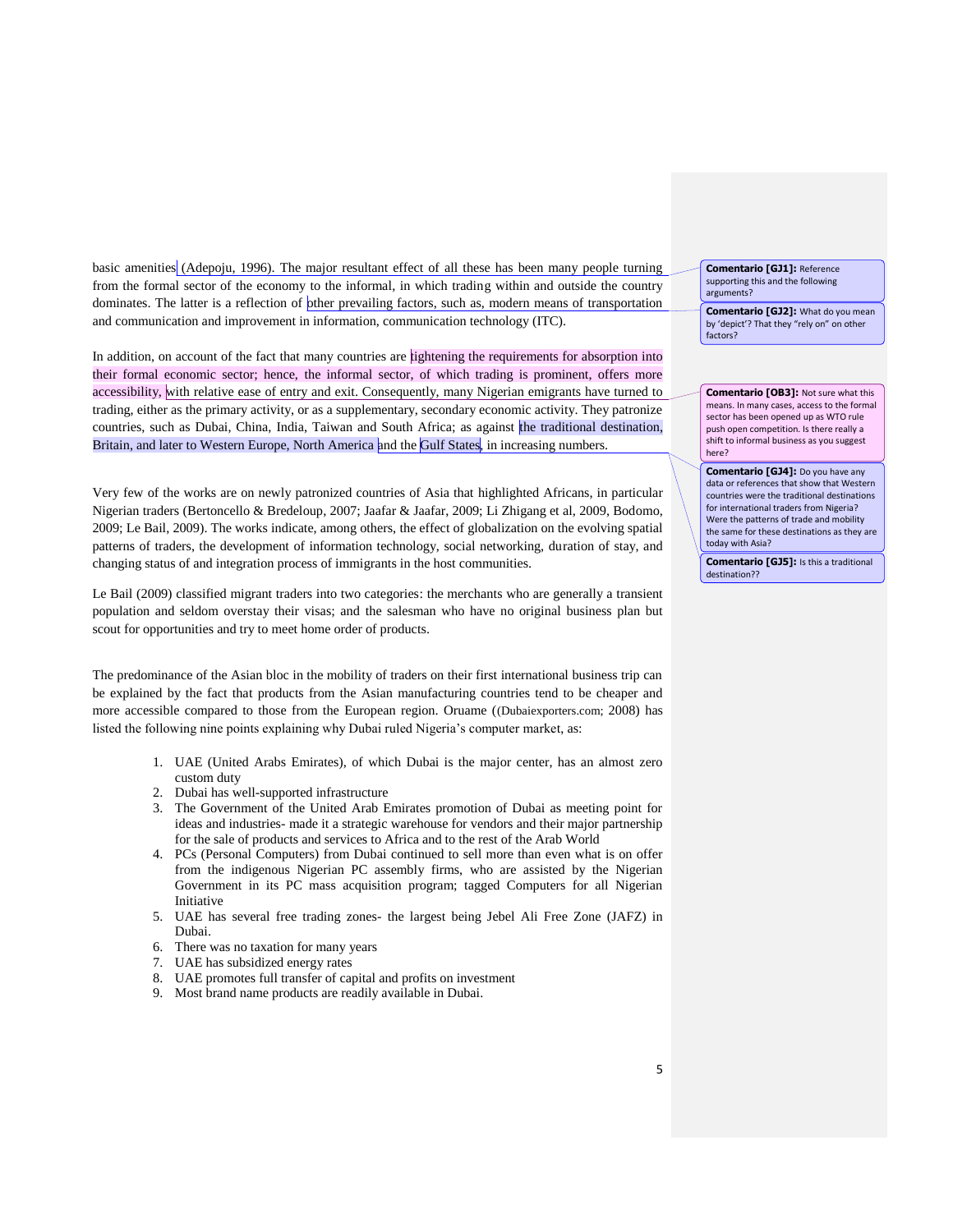On changing status of immigrants, Le Bail (2009) noted an interesting development in the trade trend of African migrants. From the result of his survey, there is a silent rivalry between student-migrants-turnedtraders and the veteran migrant traders. The former group arrived in China as students and over time acted as middlemen in trade.

Bodomo (2009) and Li Zhigang et al (2009) agree that there have been conflicts between migrant traders and their Chinese host communities. Bodomo (2009) also attributed sources of conflicts to intolerance of migrant traders and accorded preference for traders with highest bidding ability in house rent; solely because of the income that the local house owners derive from traders. Le Bail (2009) attributed the increasing cases of conflicts with law enforcing agencies to difficulties that many African immigrants face in renewing their visa; hence, the increasing cases of many of them over-staying their visas.

Bali (2009), on African traders in China reviewed the services rendered by different trading agencies in Guangzhou, China, as follows:

The services proposed to foreign buyers include guidance, interpretation and bargaining with Chinese factory bosses and other Chinese sellers, grouping and packing in warehouses, transportation in containers by shipping companies or by air-cargo and, customs clearance. Some of the agencies also propose delivery services in the county of reception or even accommodation for the buyers coming from abroad (they set up dormitories or small inn in the business buildings). Agencies usually have plenty of small-scale clients and they group their goods together in order to fill containers for the same destination.

Bodomo (2009) further cited language as a barrier both in the conduct of trade by African migrants and in their interactions with their Chinese host communities. On the other hand, Le Bail (2009) noted that migrant traders are not many in the destination countries; hence, the leverage of host communities for exploitation and abuses (Le Bail, 2009).

Findings of the current survey are presented to corroborate in more depth some of these historical antecedents (Afolayan et. al. 2011). In addition, they are to show the dynamics of international mobility of traders in the country in more recent time, as given from the perspectives of the actors, the Nigerian traders at the source region, Nigeria.

The socio-economic characteristics of international traders that were surveyed, of age, sex, marital status and education are examined as factors that influence the effectiveness of their trading activities and of the economic survival strategies that they employ. These have their bearings on the spatial and temporal patterns of the traders" mobility. Others are social networks or linkages that the traders maintain with destinations of importance, the form or type of assistance they received, the source of such assistance and their evaluation of market conditions.

Males dominate the sample (86.5%), thus, masculinity is as a factor promoting long distance trading. Majority of the traders are married (84.9%); hence, marital status reflects the level of maturity and experience expected of international trading. Also, the mean age of the traders is high, of 38.8 years, and the traders are educated; the average number of years of their formal education is 13.3 years. Christianity is the religion of majority of the international traders

**Comentario [GJ6]:** In what sense?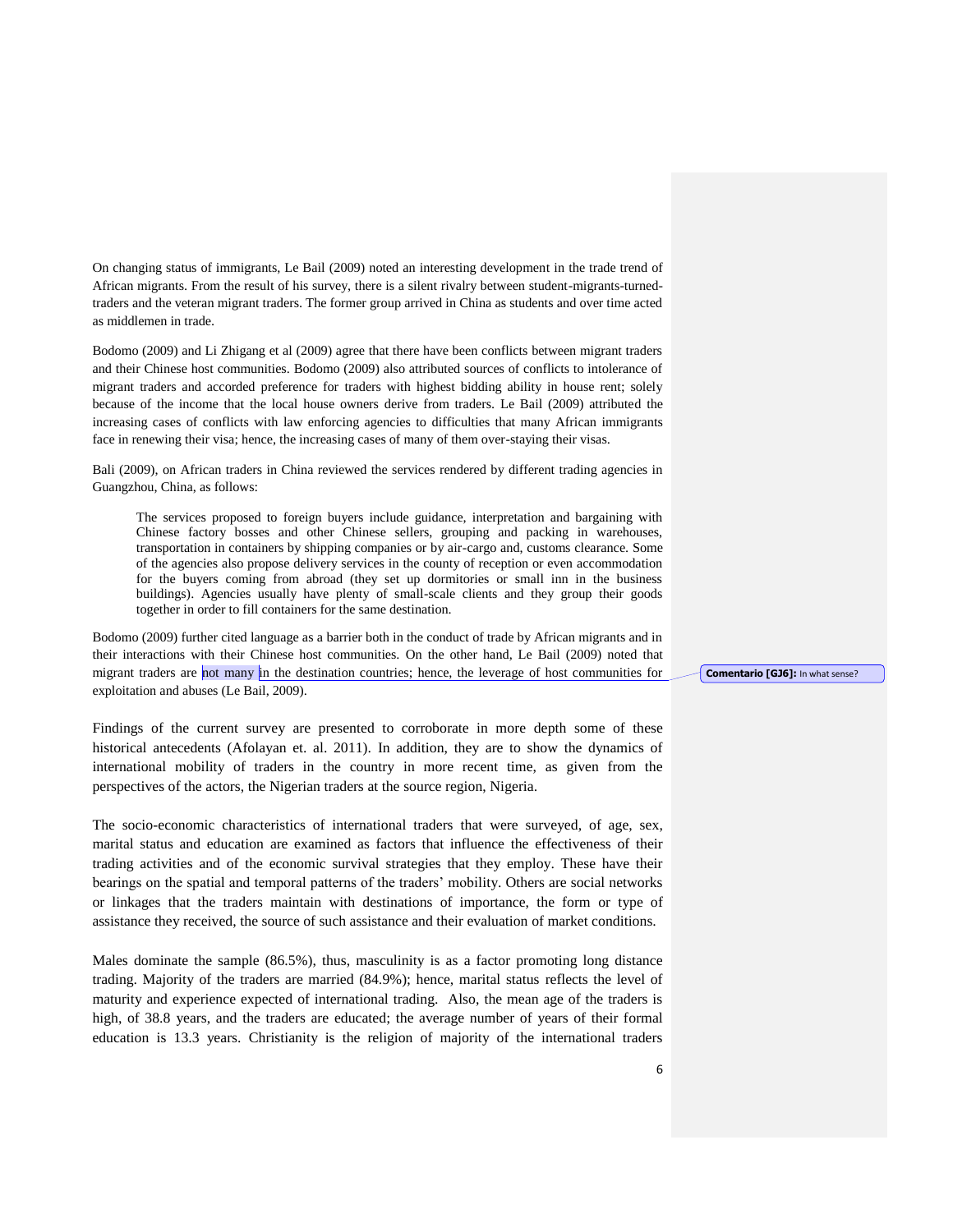(93.6%), indicating that very few (5.5%) are Muslim. This is a reflection of the major religion of their place of origin.

The later is revealed by the high level of in-migration of traders into Lagos over time. In more depth, majority of the international traders (78.9%) are from the South-East geo-political zone of Nigeria; followed by South-West (10.9%), South-South (8.4%) and North-Central (1.8%). At state level, Anambra State predominates 37.3 per cent of the international and internal traders. The next states of importance are: Imo (24.4%), Abia (8.9%), Enugu (6.0%) and Ebonyi (3.6%) states. Urban centers were the main source from where the traders moved towards Lagos. In essence, international traders started trading first in Nigeria. The urban center of note for this step-wise pattern of trading is Lagos, that is, it first starts within Nigeria and unto international market.

In terms of the social factors facilitating international trading, apprenticeship is the first step towards embarking on trading within and outside the country. Masters, with whom the traders had their apprenticeship, assist majority of them (47.6%) to start to trade. Other sources of help are "friends" (20.3%) and "mentors" (9.5%). The latter is almost synonymous to masters, with the exemption that mentors are mainly financiers; unlike masters that could be both trainers and or financiers. The others, the self-sponsored (3.2%) and kinsmen (6.7%) feature less.

The assistance these groups offered could be more than one. Financial  $\&$  training forms the major form of assistance received by traders for almost one-third (32.9%) of the international traders. The "masters/mentors" that trained the traders in the rudiments of trading most often advance them financial assistance, in particular as "seed" money or capital for taking off. Other forms of assistance respectively for international traders are financial, training  $\&$  advice (16.3%) and training & advice (3.8%).

Many of the reasons the international traders gave for engaging in trading are multifaceted, mostly socio-economic in nature, as over one-fifth of the international traders (23.0%) started trading because of family influence; followed by trading in order to supplement income (21.8%), the "love" they have for the business (19.4%) and because of unemployment (10.3%).

To corroborate the above variations, clips of responses of discussants in many sessions of the FGDs and IDIs to this effect, are as follows:

I started trading in order to tap into the new development, that is, IT, in particular. There was a rush for GSM business into Nigeria, and so, I seized that opportunity to come into the business. … I came into the business because the "love" I have for ICT business and to tap into what is happening in the world. Actually, it is for the love I have for it and for personal gains but the major thing is satisfaction and personal gains (IDIs, Computer Village, Lagos)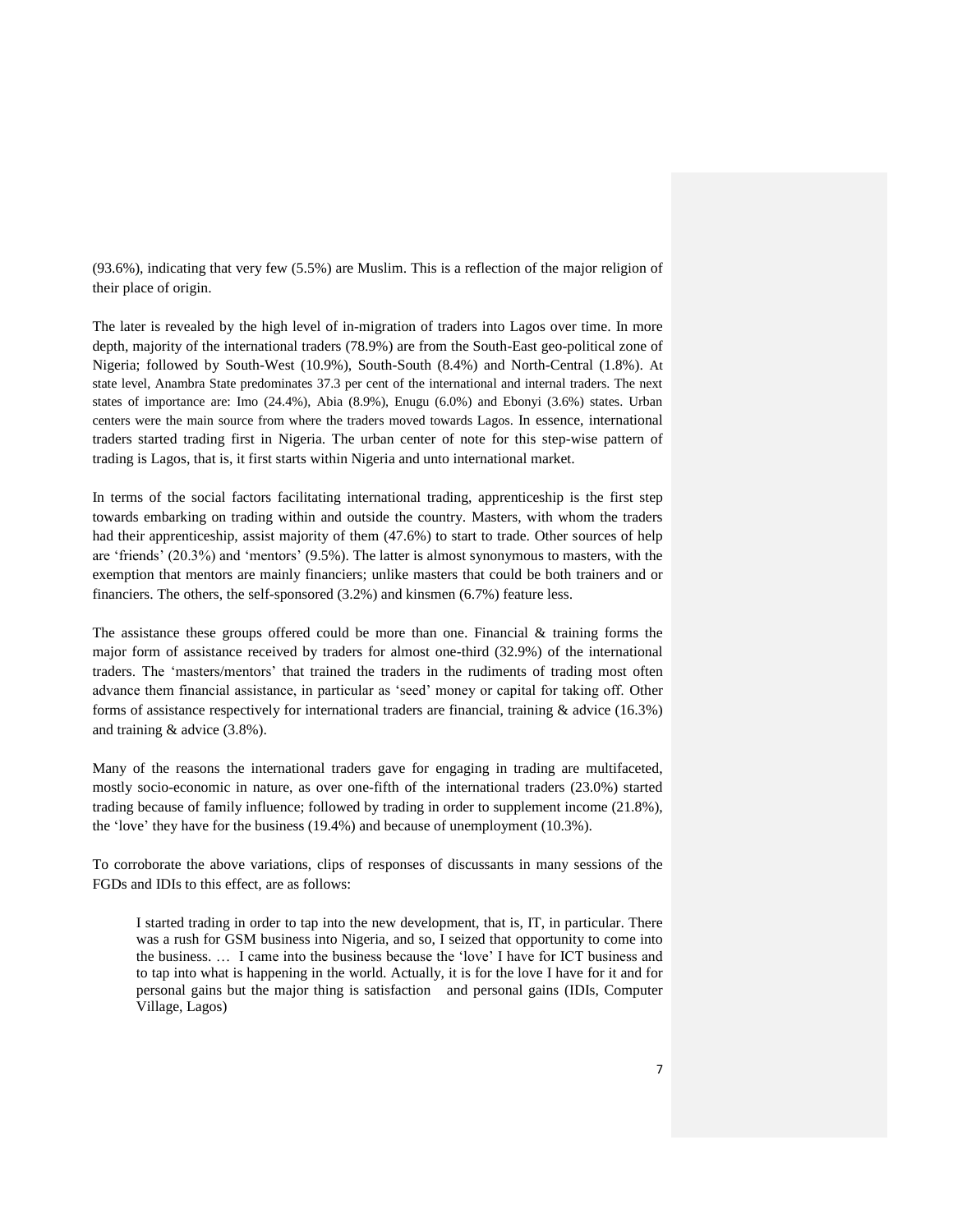I was in the village where they believed that light is power; hence, I developed interest in dealing with electrical products, which is light also (IDI, Balogun Market, Lagos)

In addition, their membership in market association facilitated their trading, as over threequarters of them were members of one market association or another; leaving close to one-fourth of the traders that do not belong to any association.

Social networks predominate in the facilitation of first international trading trip the traders made. Some forms of these social networks are newly developing. They comprise international trade partners (34.3%), import and export agencies (30.8%), friends (22.7%), self-sponsored (7.8%), relatives/family members (1.5%), e-commerce (1.5%), Chambers of Commerce (0.8%) and lastly, masters/mentors (0.5%). Also, the relative prominence of self sponsored international traders indicates individuality in the arrangement of the first international business trip outside Nigeria. Furthermore, the presence of relatives or kinsmen of traders (.18.4%) in destination area is another measure of facilitators or social networks that aided their first international business trip. The presence of relations in destination countries can, therefore, be regarded as mobility that transforms to migration. This entails residency in host community over a longer period of time. Majority of the traders (48.4%) were assisted by these social networks in making connections

with trading partners, providing trade connections and or assisting to locate companies. Others assisted with accommodation and or transportation (35.5%); followed by ensuring timely deliveries, sales and procurement (8.1%) and payment of bills (8.1%).

Virtually all international traders obtained an international passport (89.2%) for their trip, and passed through formal immigration check points (99.1%) during their first international trip that they made. In line with this is the high percentage (97.5%) of the traders that also obtained visa for their first trip. The remaining percentage of 0.9 and 2.5 per cent respectively of traders with no passport and or no visa respectively is as a result of the very few traders that made their first trip within ECOWAS member states, where obtaining a visa is not required.

Since 89.4 per cent of traders obtained business visa on their first international business trip, trading was the main purpose for their trip; therefore, the remaining 10.6 per cent indicate those who turned to trading as a supplementary activity during their first trip outside Nigeria. But the remaining percentage of traders that had other types of visa (10.6%), that is, visitor's visa  $(5.7\%)$ ; transit visa  $(3.4\%)$ ; residency visa  $(1.1\%)$  and or student's visa  $(0.3\%)$ , is quite revealing of other motive other than primary motive of trading, in particular those that had student"s or visitor"s visa. With a business visa, international traders are assured unrestrained mobility to foreign destinations, where they could purchase commodities or products for sale.

Again, majority of the traders had international passport (99.4%) and visa (98.4%) on their latest international trip. The high percentages are indicators of the obvious: conformity to entry regulation of international countries that the traders patronized. The major types of visa obtained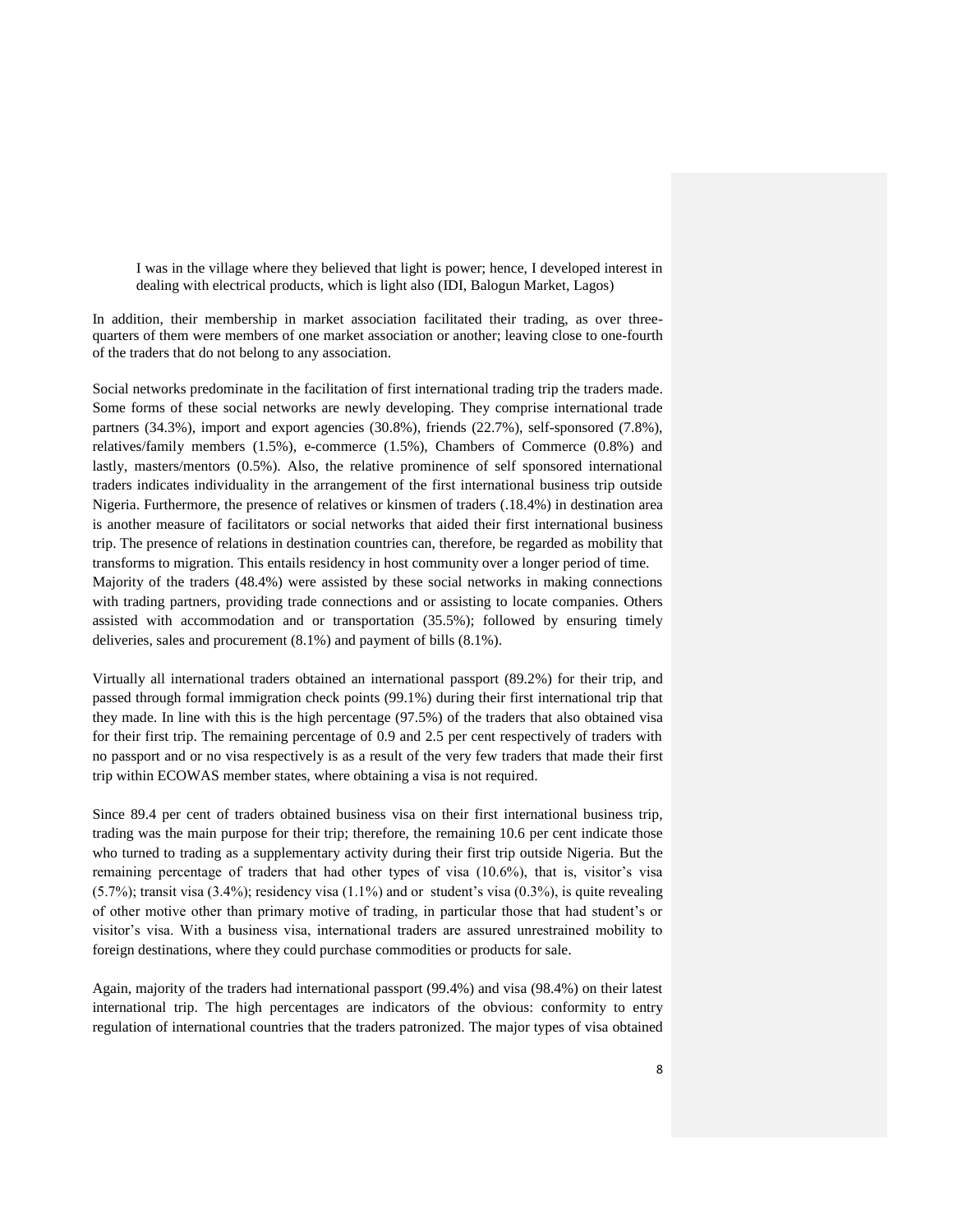is business visa  $(91.3\%)$ ; followed distantly by visitor's visa  $(3.3\%)$ , transit visa  $(3.0\%)$ . residency visa (1.5%), and tourist visa (0.6%) and this time around, 0.3 per cent of the traders had a diplomatic visa. Once more, the pattern reflects the major driving factor behind the latest trip that the traders made, which is business. In addition, the very few of them (8.7%) with other types of visa indicate the holders of the visa branched to trading.

The experiences of international traders at immigration check points at source and destination centers on their first and latest international trips vary and in general, were not too complimentary. The traders" experiences at the first and latest trips are not too dissimilar, as 66.4 and 68.per cent of them respectively indicated the experience was normal and interesting, while the remaining 33.6 and 19.2 per cent indicated that their passage through immigration check point was horrible, in particular, 12.5 per that described the latest trip as "long and boring". The increasing security checks at all major international border entry routes is not unconnected with increasing concern against terrorism, which could have accounted for close to one-fifth of those that had horrible experience at immigration check points.

The major mode of transportation for the first international business trip was by air, for 97.2 per cent of the traders. It is followed by land, or through official land border crossing (2.0%), by sea (0.9%) and by unofficial land border crossing points (0.3%). About the same pattern is depicted by the latest trip: air (96.6%), overland border posts (2.0%), sea (0.9%) and informal land borders  $(0.6\%)$ .

The spatial patterns that evolved from all these conditions are that over half (50.3%) of international traders on their first business trip went to destinations in East Asia; followed by those who went to West Asia (22.4%), Northern Europe (6.6%) and West Africa (5.0%), in that order of importance. The West African markets that are patronized include Ghana and People"s Republic of Benin. Central Africa (0.3%) and Southern African destinations (0.3%) received the lowest volume of traders from Nigeria, while North America had 2.9 per cent.

Consequently, the pattern of the region of destination of traders on their first international business trip reflects the increasing mobility of traders to the Asian sub-continent, as East Asia and West Asia destinations combined accounted for close to three-quarters (72.7%) of traders; mainly, China, Dubai, Japan and Hong Kong. For Europe, Germany stands out; followed by France and Holland. Also, the United States of America featured to some extent, while Brazil had the lowest volume of the flow.

The predominance of Asian bloc in the mobility of traders on their first international business trip can be explained by the fact that products from the Asian manufacturing countries tend to be cheaper and accessible compared to those from the European region.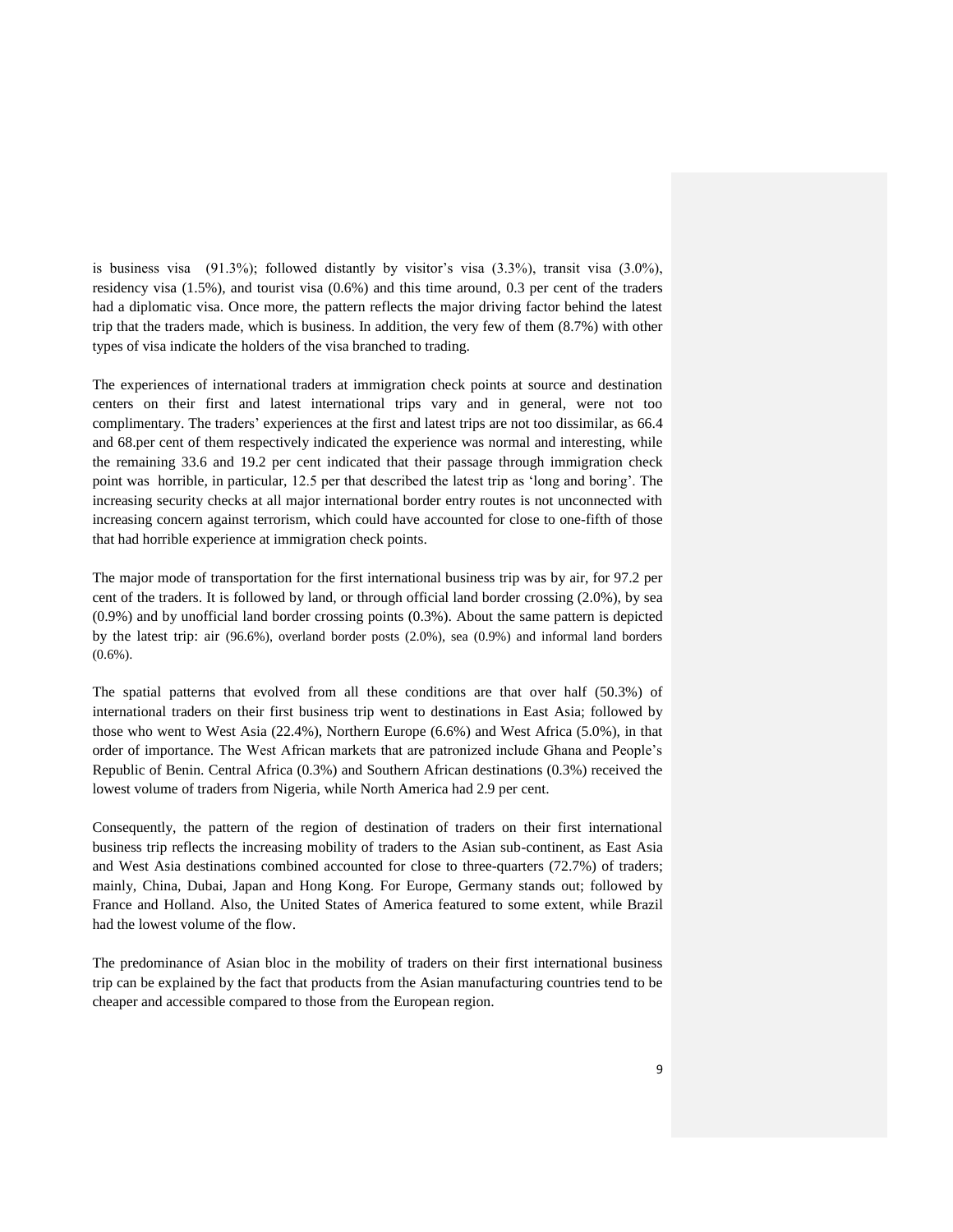In essence, the diverse destinations bring to the fore a new pattern that is quite different to the orthodox destinations in the literature. No doubt, this choice of destination by traders was based on the type of goods in vogue (IT), the known places for the products, the profit maximization and least cost efforts of the traders, among others. Together, the factors served as the driving force behind traders" mobility between Nigeria and international destinations where business items were purchased.

Extracts from FGD and IDI buttress the prominence of the South Asian region and show some of the reasons for the traders" spatial mobility pattern, as follows:

There was a time when there was a boom, in that, if you settle some young boos with \$5,000 you will see them going to Dubai the next day. People travel in order to expand their business. But because of economic recession you discover that the volume of exportation is dropping, hence, those who travel are not many. Their number has reduced. I have been to United Kingdom but it is not a good business place (IDI, Computer Village, Lagos).

The decision you take to go and buy in a particular place depends on issues, such as price and policies. … The adult shoes we mostly get it from Dubai and I used to go to Dubai. Why I stopped going to Dubai is because of high flight ticket and custom duties. To bring goods, the charge is very high. And they banned the goods, so if you are going there, it is an illegal business. That is why I go back to canvas, sport wears and stopped going to Dubai. I started going to China because that is where you get cheap items. You get whatever you want and the flight ticket is cheap compared to that for other places. You can easily get connections because if you go to China, many companies are there. And you can even get the connection here in Nigeria because they have some China people here who you can have your business connection with. You give them sample of what you want they can import it for you. You deposit some certain amount of money with them and it would be expended; based on the money you deposited (IDI, Balogun Market, Lagos).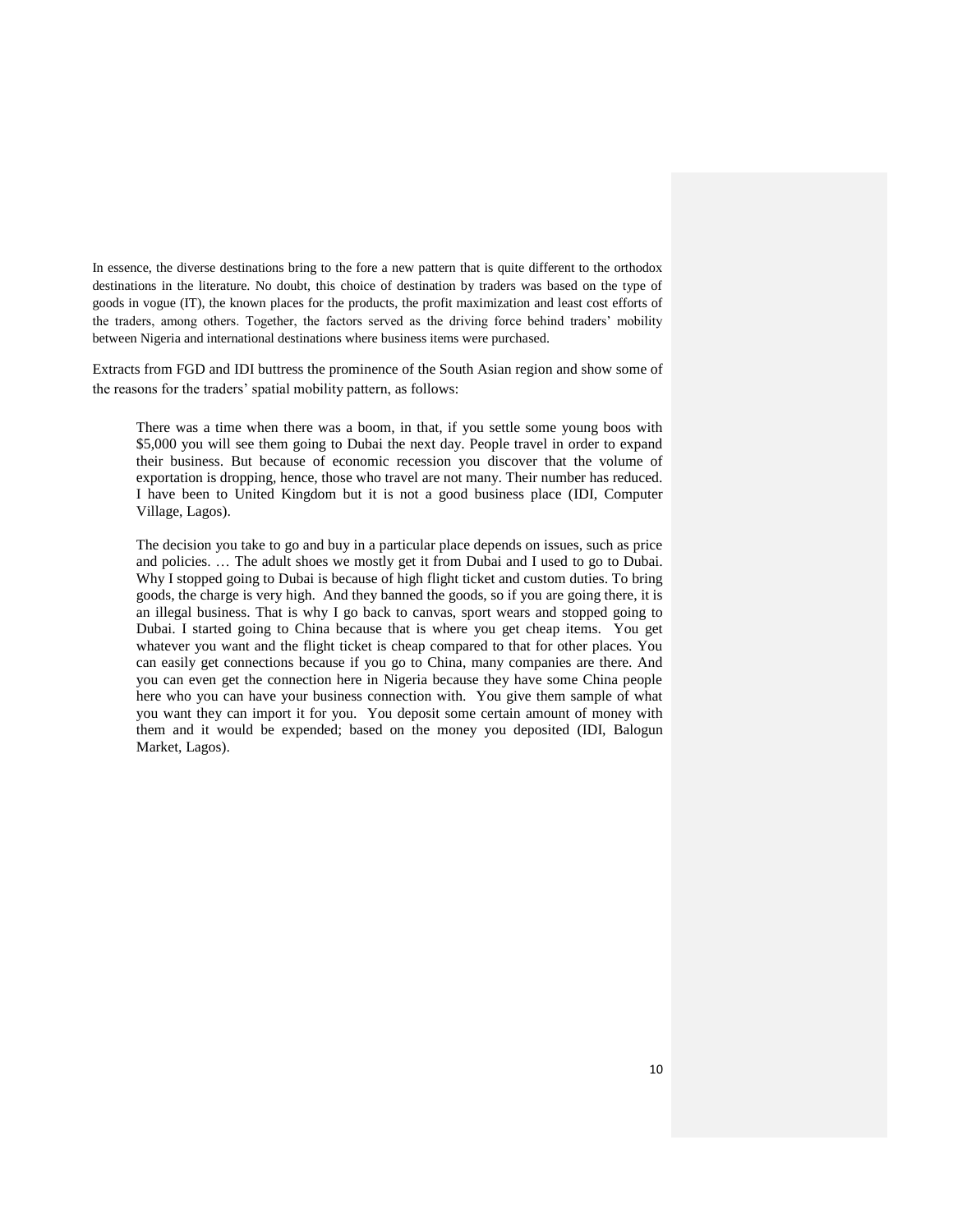

Fig. 1: Destination of First International Trip

Source: Field-work, 2009

Furthermore, over two-thirds (46.6%) of international traders had traveled twice outside Nigeria; followed by 25.7 per cent of those who moved once, 10.8 per cent each of the international traders had moved thrice and four times; and the remaining 10.3 per cent moved as the need arose. In addition, the overall average length of stay of international traders on their first trip is 17.11 days. One plausible explanatory factor for the very short period of stay for international traders is that the goods the international traders bought are standardized and only required a physical inspection for traders to choose from the variety of products available, an action that takes only a few days, at most a month to accomplish. Other factors are facilitation role of social links, inclusive relations, agents and prior communication before a trader embarked on the trip.

Besides, the peak period for the first international trip, as indicated by Fig. 3.21, is between January and March, that is, the first quarter of the year, when over one-third (33.1%) of the traders. This is followed by between April and June, with a little above one-quarter (26.9%), October and December (21.2%) and July to September (18.8%).

A probable explanation for the highest modal frequency of movement of international traders between January and March is stocking new products of goods shortly after the end of the year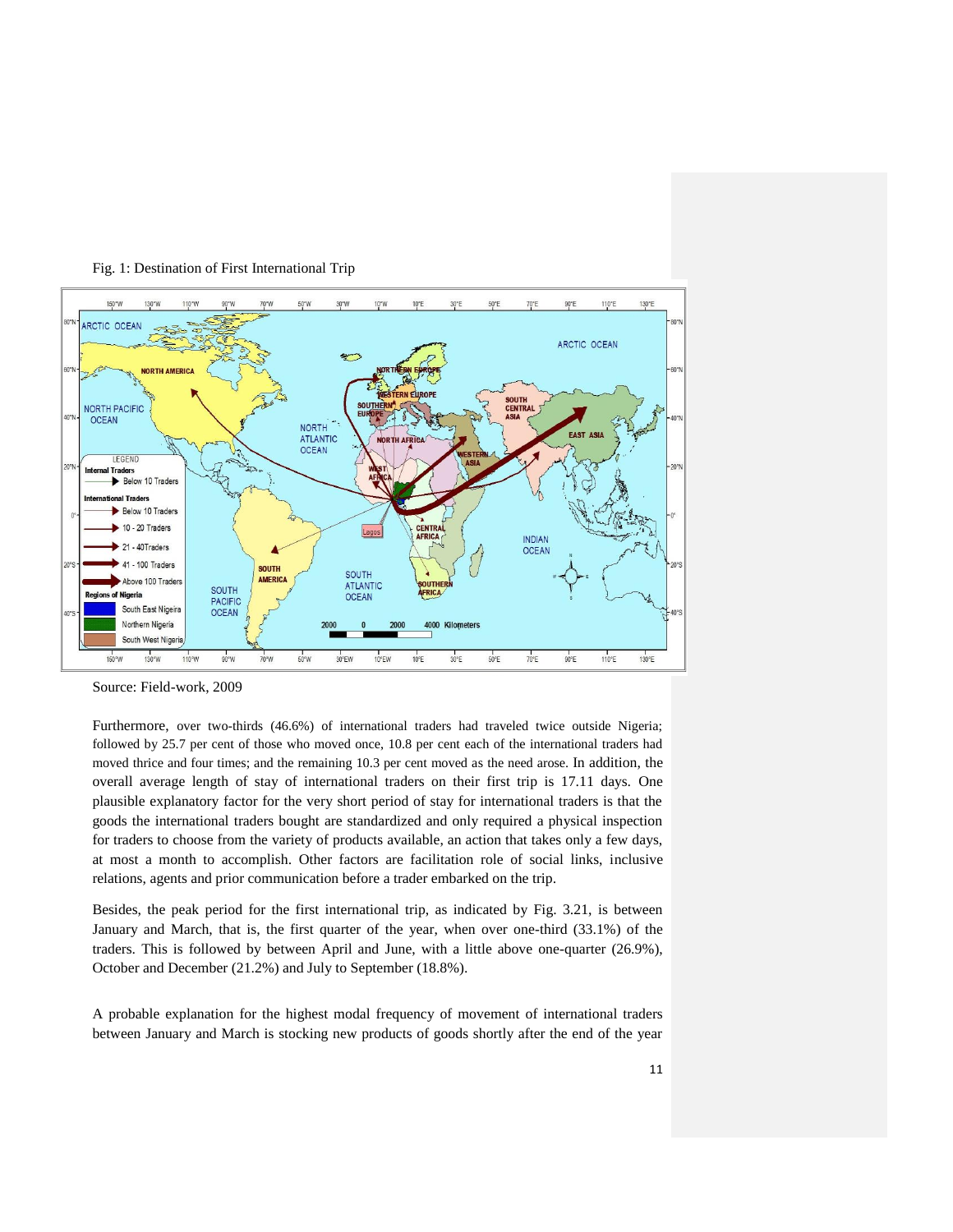festive period. It is a common tradition to bring in new commodities at the beginning of a new year.

Also, the average length of stay during the latest international trip is 12.6 days, which is shorter compared with 17.1 days for the first trip. This can be explained as gaining of experience over time. In essence, the relatively short period of stay for international mobile traders as against that of conventional migrants buttress the premise for studying mobile traders.

Furthermore, commodity purchased on first and latest business trips for international traders is a reflection of the globalizing effect, of importing goods from other parts of the world and the first point of purchase internally is Lagos, the biggest commercial center in Nigeria. It is swell-linked with other global markets by air, sea and land. Also, the trader mobility behavior reflects the nature of the product purchased, as most of them are manufactured commodities that are not sourced locally, but from international markets outside Nigeria.

Therefore, majority of the international traders (66.5%) purchased Computers, GSM and Accessories on their first business trip. Next are traders, who purchased Electronic Equipment (13.9%), Auto spare parts (12.3%), Textiles (5.1%) and Household Utensils (0.9%). And commodities bought on the latest business trip indicate the main sources of the goods. However, one striking change is the dominance of food items, which majority (40.2%) of the international traders bought on their latest business trip; followed by Computers, GSM and Accessories (26.1%) and Auto-spare parts (18.6%). The other commodities purchased trail behind, with 9.9, 2.9 and 1.0 per cent respectively for Household Utensils, Textile Materials, Footwear and Electrical Equipment.

The traders are, however, faced with diverse challenges as they transact their business globally. Language barrier topped the list, in particular for traders that patronized Asian destinations; but, traders in general seem to overcome the barrier by engaging Asian contact-fellows or agencies in destination area in communicating with their host. These contacts help in language translation and documentation of business transactions in the destination area.

Moreover, the challenge of fluctuating exchange is more of a local or source region factor, than that of the trader and trading associates in the destination area. Consequently, the business networks that develop between traders in Nigeria and their international counterpart tend to accommodate this challenge whenever it occurred. Almost the same scenario held for bank charges and multiple taxation, as these challenges seem to be passed on to goods that customers buy. Bye and large the main challenge for traders on their first international business trip tends to have been eclipsed by existing favorable business environment in destination areas that enjoy the patronage of most traders. Therefore, destinations in East Asia were preferred.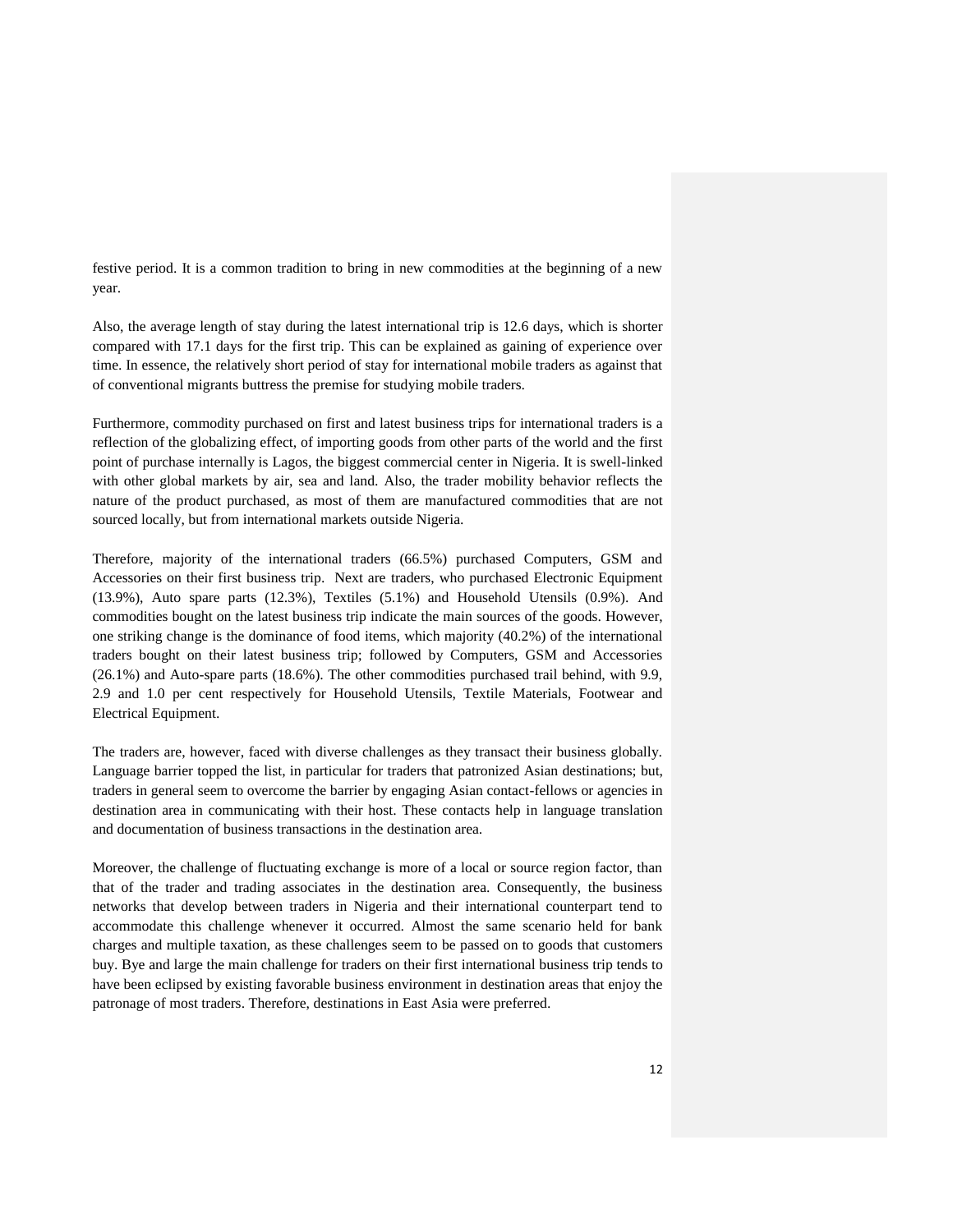To buttress the continuity or otherwise of the international business trips, both the volume and destinations of the latest business trip indicate changes. The volume and percentage of trips on the latest trip have increased for East Asia, from 53.4 to 54.5 per cent and for West Asia from 23.7 to 24.9 per cent respectively. Also, of significance is also the fact that the conventional markets continue to trail behind. Inclusive are West Africa (5.4%), Northern Europe (4.1%) and North America (3.8%). Others are Central African destinations which had the lowest percentage, of 0.3 per cent. In other words, the pattern of the latest business trips gives a glimpse of a new development, which is reflective of changes in the economic conditions of both the source and destination markets and traders' awareness and response to the conditions.

### Fig. 2: Destination of Latest International Trip



Source: Field-work, 2009

Again, the major latest trip pattern indicates clearly the prominence of the Asian markets in the mobility behavior of Nigerian traders. This sub-region is home to a variety of relatively cheap goods. Consequently, the favorable trading environment in Asia, in particular East Asia is a major factor for the high mobility of traders on their latest business trip to the sub-region. Of note is the percentage of traders on their first international business trip to West Africa. Even though it is low (5.4%), yet, it is significant, as it reflects the slow and sluggish impact of the ECOWAS Protocols on Free Mobility of Persons, Goods and Services in the region and of the favorable political economic policies of the Benin Republic. The latter is said to be a "corridor" through which Nigerian traders could transship their wares readily and at a cheaper cost compared to other routes for importing goods into Nigeria (Afolayan, 1988; 2010).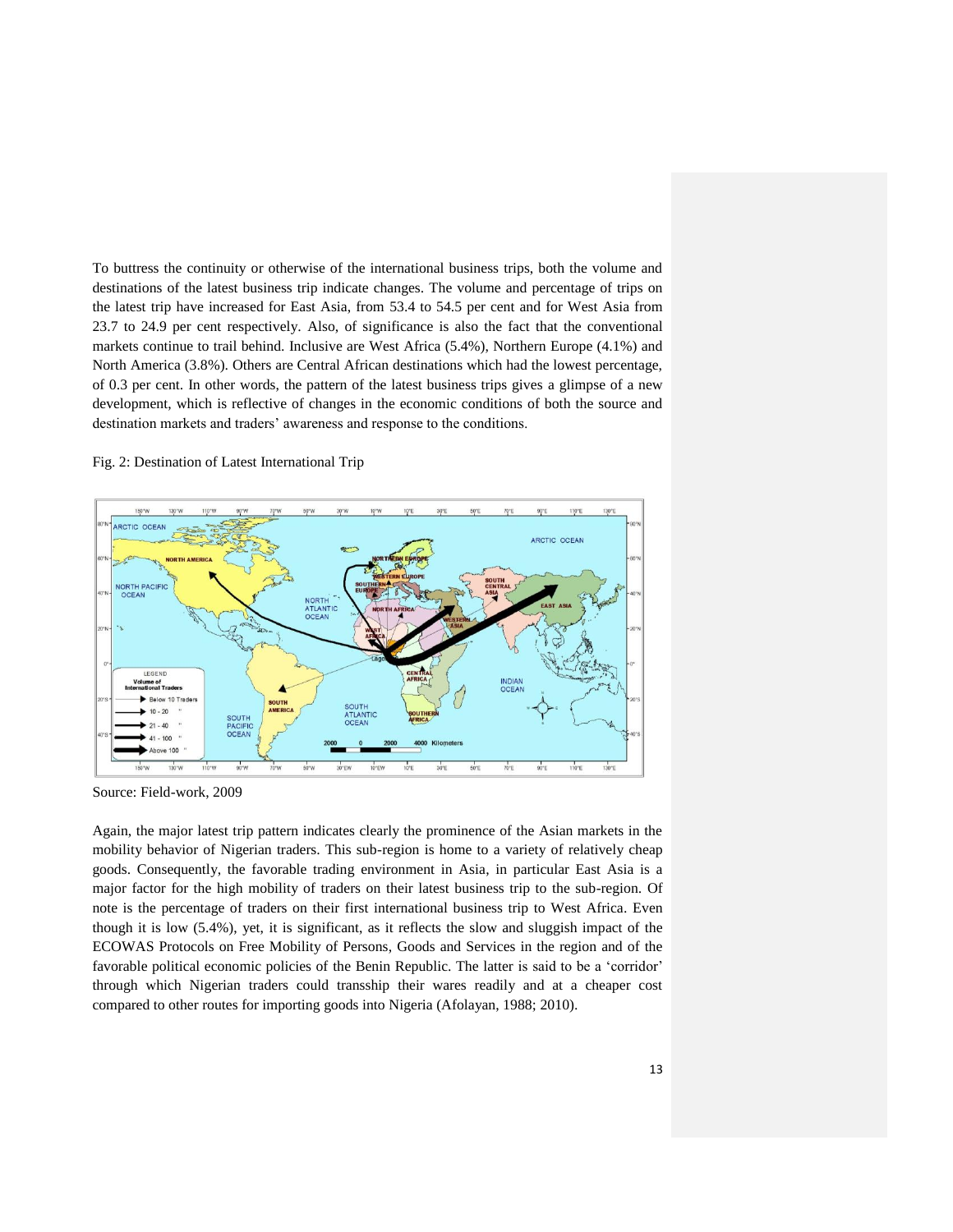Based on all of these findings, international traders hoped to continue buying goods from outside the country for sale within the country (97.0%). Moreover, international traders suggested the following: improvements: of infrastructure (28.1%), power supply (20.3%), reduction of tariff (15.0%) and stabilization of the exchange rate (10.4%) in Nigeria. The traders perceived the Government's involvement in trading would ameliorate trading within and outside Nigeria; hence, international trading would be kept going.

In summary, the dynamics of international mobility of traders demonstrated its relation to globalization, economic and visa conditions. The latter was exemplified by entry and exit conditions, possession of passport, and type of visa obtained and experiences of traders at border check points. In addition, Lagos, as the case study, enabled us to jointly study internal mobility as an antecedent to international mobility of traders.

The dynamics of international mobile traders have also reflected the changing processes and patterns that evolved, over space and time, as the traders based their decision to emigrate on various reasons; inclusive are availability of goods at cheaper prices. Also, the development of Information Technology (IT) in newly developed countries of the world are turning many Nigerian-would-be emigrants to international trading, either as the primary activity, or as supplementary, secondary economic activity.

Moreover, the mobility survival strategies of the traders featured as they gauge when and where to re-stock or change to perceived "moving" goods. These reflect in their frequency of movement and length of stay in the chosen destination, the peak period of the year of international mobility and viable locations of the commodities of sale. These strategies are often different from those that other groups of labor migrants contend with. Also, the social network that is in existence serves in apprenticeship, the provision of initial capital and contacts, the choice of destination, insertion of the traders in their host communities, among others.

Therefore, data collected and analyzed would make for the formulation of better migration policy, treaties/ protocols. Since the Federal Government of Nigeria realized " the relevance of short-term migration and the movement of persons in the context of trade or services" (Federal Government of Nigeria, (Federal Republic of Nigeria, 2007), it should also concern itself with implementing policies that would impact the activities of the mobile traders and mobility positively. Also, bilateral and multi-lateral agreements at inter-regional African and at other international levels are necessary for facilitating commercial mobility. Such would be necessary with the cry against Chinese products, of cheaper but inferior quality not only flooding the Nigerian market and other African markets, but also their agents physically engaging in trading in the affected countries of Africa. These and many other areas affect the commercial sector and mobility of traders.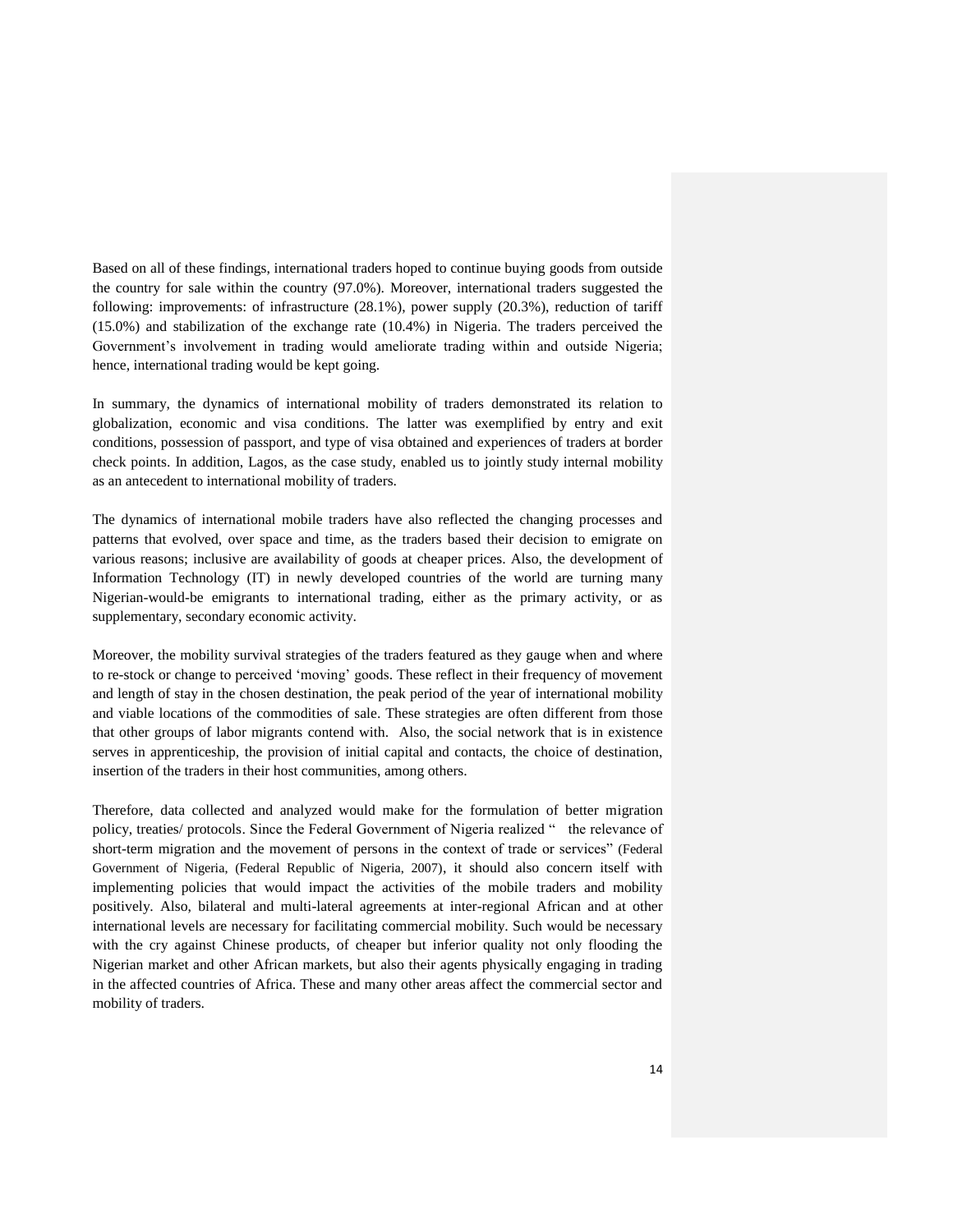### **REFERENCES**

Addo, N.O. (ed.) 1974 Foreign African workers in Ghana. International Labour Review. 109, 1, 47-68.

- Adegbola, L. 1972.The impact of migration on the rural economy of Osun Division of Western Nigeria. PhD. Thesis University of Ibadan.
- Adepoju, A.1988. International migration in Africa south of the Sahara In: Appleyard R.T. (ed.) International Migration Vol. 1. Trends and Perspectives. UNESCO.
- Adepoju, A. 1996. Population, Poverty, Structural Adjustment Programmes and Quality of Life in Sub-Saharan Africa. International Migration in and from Africa: Dimensions, Challenges and Development in Africa (PHRDA) Research Paper No. 1. Dakar, Senegal. PHRDA.
- Afolayan, A. A. 1988. Immigration and expulsion of ECOWAS aliens in Nigeria. International Migration Review. 2 (1) Staten Island, New York. Pp 4-27.
- Afolayan, A. A. 1991. Female migration in Nigeria and development, in: Olowu, T.A. and Akinwumi, J.A. (eds.) Development Strategies in the 21<sup>st</sup> Century Nigeria. African Economic Research Consortium Inc. pp.  $245 - 258$ .
- Afolayan, A.A. 1996. Comparison of the Structure and Change of Political and Legal Systems of Regulation Hindering or Promoting Emigration in Sub-Saharan Africa. in: ed. Aderanti Adepoju and Tomas Hammer. International Migration in and from Africa: Dimensions, Challenges and Development in Africa (PHRDA), Dakar. In association with the Centre for Research in International Migration and Ethnic Relations (CEIFO), Stockholm, Dakar, Senegal.
- Afolayan, A. A. 2001. Issues and Challenges of Emigration Dynamics in Developing Countries. International Migration. Quarterly Review. Vol. 39. No. 4.
- Afolayan, A. A. 2004. Circulatory migration in West Africa: A Case Study of Ejigbo in South-western Nigeria. in: Guerassimoff, E (ed.) Migrations Internationales Mobilites et Developpement. L"Harmattan. Pp. 17-66

Afolayan, Adejumoke Alice; Ikwuyatum, G.I and L.E.O. Abejide. 2011. Dynamics of International Mobility of Traders in Nigeria. A project conducted as collaboration with the International Migration Institute, Oxford; under The McArthur Project On "Global Migration and Human Mobility Programme. African Perspectives on Human Mobility Programme". April, 2011.

**Comentario [GJ7]:** I was hoping you would have used Endnote to insert your references – that way you wouldn't have missed any in the bibliography. Do let me know if you'd like more advice on how to use Endnote

**Comentario [GJ8]:** This reference is not cited in your report, so should either be deleted or listed as 'other relevant literature'